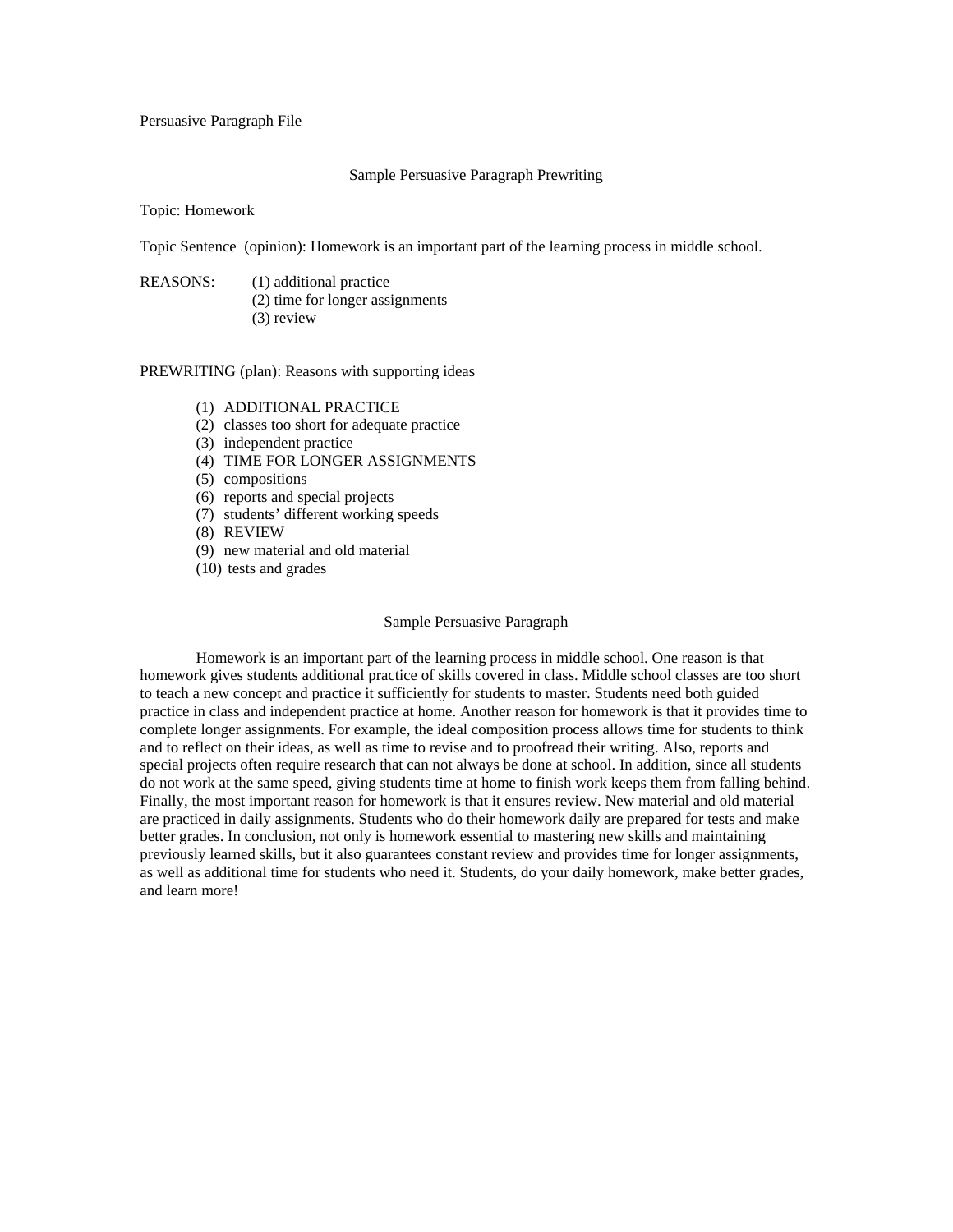| Topic Sentence:                                                                                 | $\theta$         | 1                | $\mathfrak{D}$ | 3              | 4              |
|-------------------------------------------------------------------------------------------------|------------------|------------------|----------------|----------------|----------------|
| <b>FIRST REASON</b><br>(with transition)                                                        |                  | $\mathbf{0}$     | 1              | $\overline{2}$ | 3              |
| <b>SUPPORT</b>                                                                                  | $\theta$         | $\mathbf{1}$     | $\overline{2}$ | 3              | $\overline{4}$ |
| <b>SECOND REASON</b><br>(with transition)                                                       |                  | $\Omega$         | 1              | $\overline{2}$ | 3              |
| <b>SUPPORT</b>                                                                                  | $\overline{0}$   | $\mathbf{1}$     | $\overline{2}$ | 3              | $\overline{4}$ |
| <b>THIRD REASON</b><br>(with transition)                                                        |                  | $\boldsymbol{0}$ | 1              | $\overline{2}$ | 3              |
| <b>SUPPORT</b>                                                                                  | $\Omega$         | $\mathbf{1}$     | 2              | 3              | $\overline{4}$ |
| <b>CLOSING</b>                                                                                  | $\boldsymbol{0}$ | 1                | $\overline{2}$ | 3              | 4              |
| <b>FOCUS</b><br>Presents a clear main idea.<br>Stays on the topic of that main idea.            |                  | $\mathbf{0}$     | $\mathbf{1}$   | $\overline{2}$ | 3              |
| FINAL COPY SKILLS<br>Manuscript Form<br>Written neatly on one side of the paper, double-spaced. | $\theta$         | $\mathbf{1}$     | $\overline{2}$ | 3              | 4              |
| <b>BONUS</b> for writing in blue or black ink or for typing                                     |                  |                  |                |                | 3              |
| FIRST DRAFT with evidence of revision and proofreading                                          |                  |                  |                |                |                |
|                                                                                                 |                  | $\mathbf{1}$     | $\overline{2}$ | 3              | 4              |
| <b>SELF-REVISION CHECKLIST</b>                                                                  |                  |                  |                |                | 2              |
| PEER REVISION CHECKLIST                                                                         |                  |                  |                |                | $\overline{2}$ |
| Proofread by signed (by a different person than the one who did the Peer Revision Checklist)    |                  |                  |                | 2              |                |
| <b>PREWRITING</b>                                                                               | $\boldsymbol{0}$ | $\mathbf{1}$     | $\overline{2}$ | 3              | 4              |

Persuasive Paragraph Assessment Rubric: 50 points possible (53, including the Bonus Points)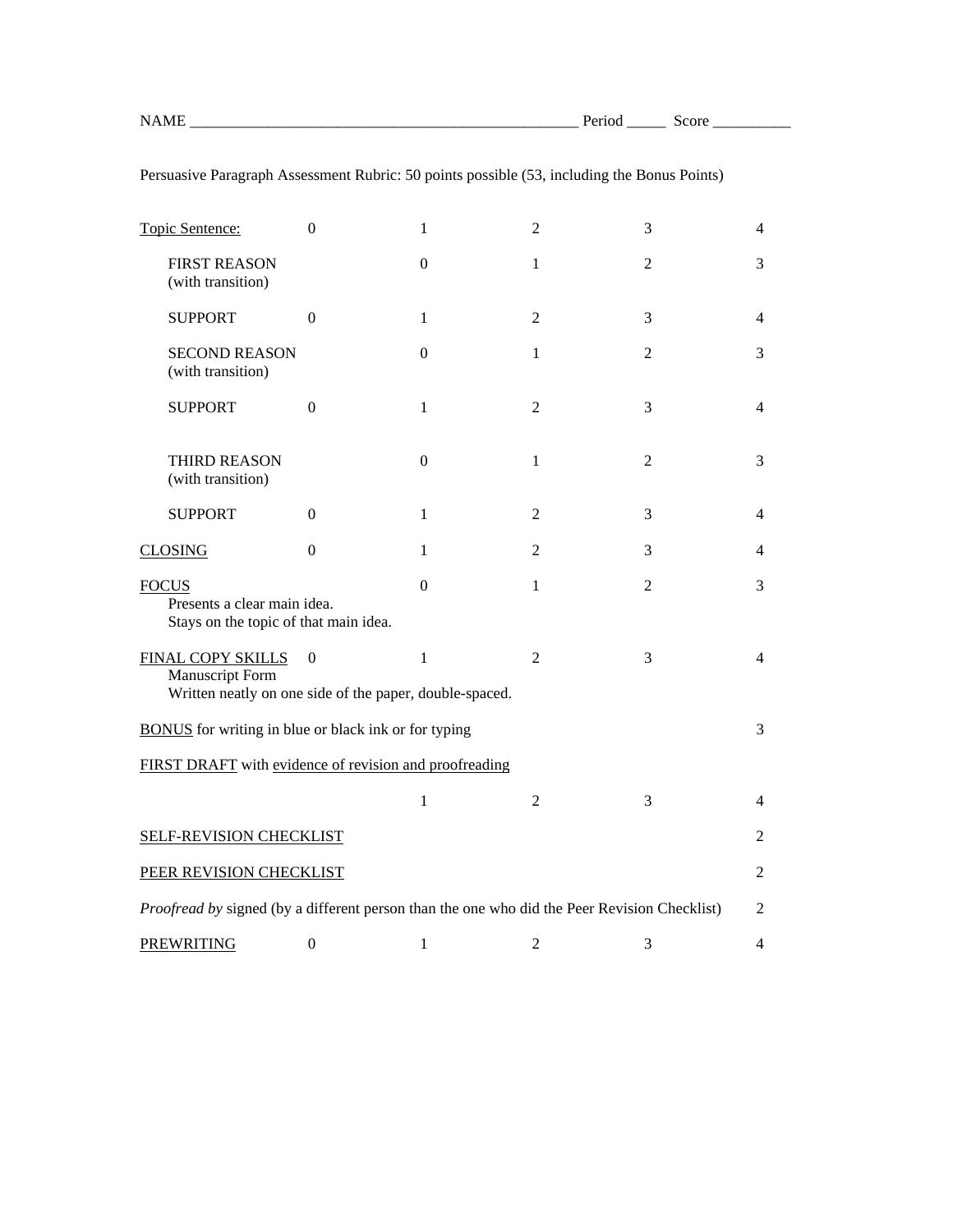|            |     | $\epsilon$ - $\epsilon$ . The $\epsilon$ is a substant $\epsilon$ is the state of $\epsilon$                              |
|------------|-----|---------------------------------------------------------------------------------------------------------------------------|
| <b>YES</b> | NO. |                                                                                                                           |
|            |     | 1. Is there an interesting topic sentence that states clearly what the paragraph is about?                                |
|            |     | 2. Is the topic sentence followed by a sentence that states the first reason?                                             |
|            |     | 3. Is there a clear signal or transition that this is the first reason?                                                   |
|            |     | 4. Is the sentence containing the first reason followed by one or two sentences giving support<br>for the first reason?   |
|            |     | 5. Are the sentences supporting the first reason followed by a sentence that states the second<br>reason?                 |
|            |     | 6. Is there a clear signal or transition that this is the second reason?                                                  |
|            |     | 7. Is the sentence containing the second reason followed by one or two sentences giving<br>support for the second reason? |
|            |     | 8. Are the sentences supporting the second reason followed by a sentence that states the third<br>reason?                 |
|            |     | 9. Is there a clear signal or transition that this is the third reason?                                                   |
|            |     | 10. Is the sentence containing the third reason followed by one or two sentences giving<br>support for the third reason?  |
|            |     | 11.Is there a closing sentence?                                                                                           |
|            |     | 12. Does the closing have a clear signal or transition?                                                                   |
|            |     | 13. Is the paragraph focused; that is, does it present a clear main idea and stay on the topic of<br>that main idea?      |

Persuasive Paragraph Checklist

 Signature \_\_\_\_\_\_\_\_\_\_\_\_\_\_\_\_\_\_\_\_\_\_\_\_\_\_\_\_\_\_\_\_\_\_\_  $\overline{\phantom{a}}$ 

### 

# Self-Revision Checklist

| YES | NO. |                                                                                                                          |
|-----|-----|--------------------------------------------------------------------------------------------------------------------------|
|     |     | 1. Is there an interesting topic sentence that states clearly what the paragraph is about?                               |
|     |     | 2. Is the topic sentence followed by a sentence that states the first reason?                                            |
|     |     | 3. Is there a clear signal or transition that this is the first reason?                                                  |
|     |     | 4. Is the sentence containing the first reason followed by one or two sentences giving support<br>for the first reason?  |
|     |     | 5. Are the sentences supporting the first reason followed by a sentence that states the second<br>reason?                |
|     |     | 6. Is there a clear signal or transition that this is the second reason?                                                 |
|     |     | 7. Is the sentence containing the second reason followed by one or two sentences giving                                  |
|     |     | support for the second reason?                                                                                           |
|     |     | 8. Are the sentences supporting the second reason followed by a sentence that states the third<br>reason?                |
|     |     | 9. Is there a clear signal or transition that this is the third reason?                                                  |
|     |     | 10. Is the sentence containing the third reason followed by one or two sentences giving<br>support for the third reason? |
|     |     | 11.Is there a closing sentence?                                                                                          |
|     |     | 12. Does the closing have a clear signal or transition?                                                                  |
|     |     | 13. Is the paragraph focused; that is, does it present a clear main idea and stay on the topic of<br>that main idea?     |

| . | ________ |
|---|----------|